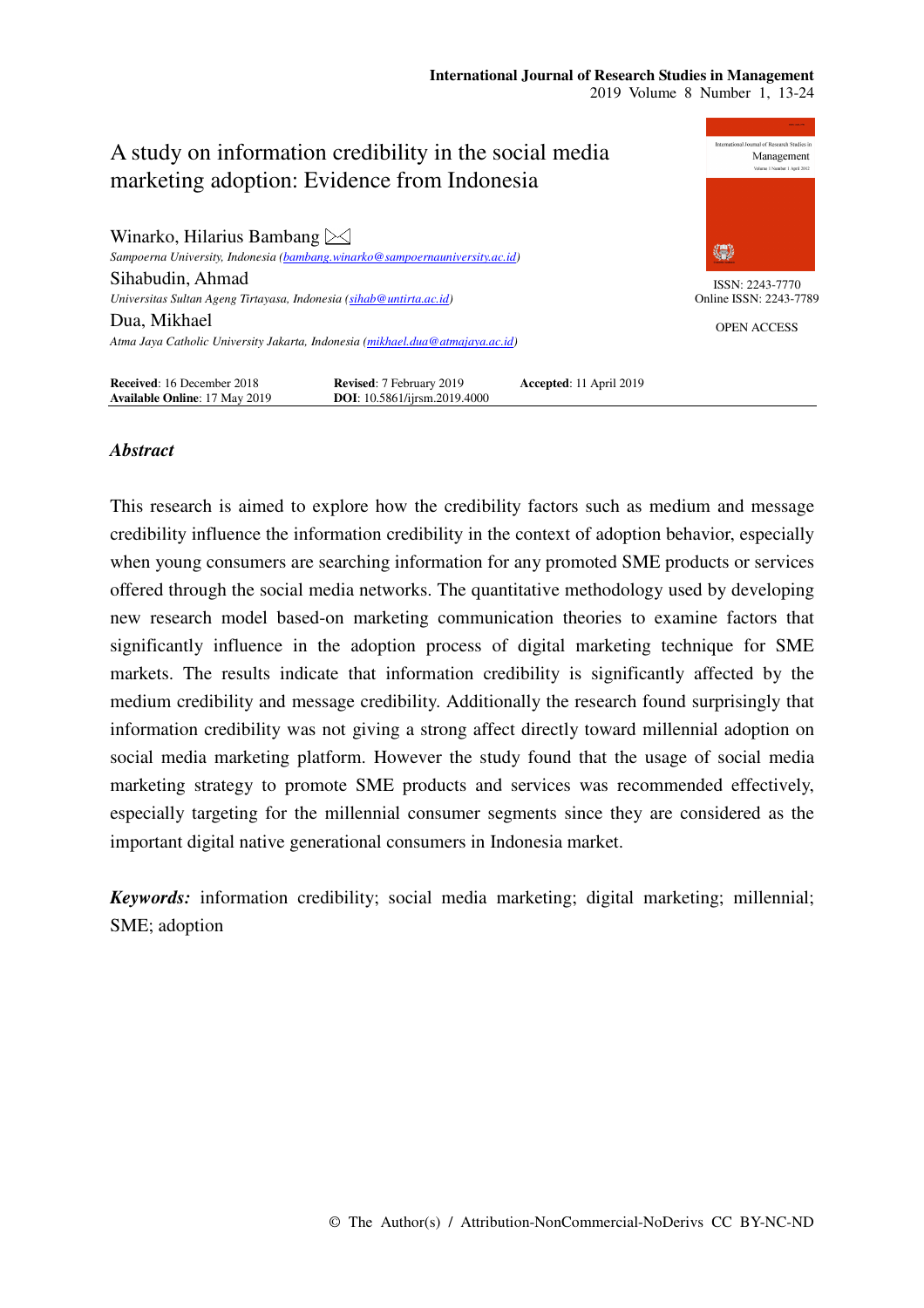# **A study on information credibility in the social media marketing adoption: Evidence from Indonesia**

#### **1. Introduction**

According to Straubhaar, LaRose, and Davenport (2012), social media network, such as: Facebook, Twitter and YouTube now are becoming one of the main tools to gather public relations data and function as the vehicle to spread promotional message for corporations. These social media networks has expanded its role as their original function, evolving to be one of news information search, including entertainment and mixed communication medium among the communities used to be conducted through chat room, listserv, instant messenger and newsgroup. In-line with McLuhan's Laws of Media, social media network might create four phenomenon which are enabling to improve the society (enhancement), makes the information becomes obsolete faster (obsolescence), improve what was missing (retrieval), and able to change something from effective to be ineffective (reversal).

With the increasing use of digital information nowadays, social media network's role is becoming more important, especially in the changing of public relations within the marketing mix concepts. Public relations has been implementing by most of organizations, either by corporations, government institutions, non-profit organizations, as well as to promote the products and services offered by SMEs (Small and Medium Enterprises). Further research done by Li and Suh (2015) found that the information credibility of social media was affected significantly by two factors; they are: medium credibility and message credibility. Another research study by Hajli (2018) reported that in the online platform of social media networks, the information credibility can affect the consumer's social word-of-mouth adoption, whereby the social word-of-mouth is seen as the new form of electronic word-of-mouth (eWOM) detailing evaluation by consumers about a product using social media.

However, Word-of-Mouth strategy is having two sides like a knife that cut both ways for marketers. The informal discussions about any products among the consumers can boost or even drop the sales in the marketplace. Consumers may weigh negative word of mouth heavily rather than the positive one. When consumers consider a new product or service, they are likely to pay more attention firstly to negative information rather than positive information and to tell others about their unpleasant experiences. However, the WOM strategy might be effective when it is controlled by online communities who are discussed in a more closed group, because the negative information can be filtered, clarified, or even be corrected. Although initially driven by having fun motives, the social media subscribers are enjoying the commercial benefits to find alternative information to satisfy their consumption needs. This technology revolution apparently change the business models in many industries, especially because they empower end consumers to literally become partners and shape the markets, including SME products and services.

Because of its characteristics, the consumption of any offered products and services were driven by the perception of a society or consumers. According to some researches (Tambunan, 2009; IFC & USAID, 2016), it reports that there are two main constraint factors commonly faced by SMEs in ASEAN, especially Indonesia, they are: financial access and marketing communication problems. The marketing communication constrain factor might affect directly to the growth and sustainability of SMEs, because its products as well as brands are not widely known by consumers compared to major big corporations. The innovation development of digital marketing communication technology by using social media platform might be used as an alternative way to overcome this constraint factor, although there are limitations on its features.

The widely use of social media networks for commercial aims, especially for promotional tools has been growing more popular than ever. However the information credibility issue may occur since social media platform also been used by political campaign to disseminate incredible or exaggerated news information. The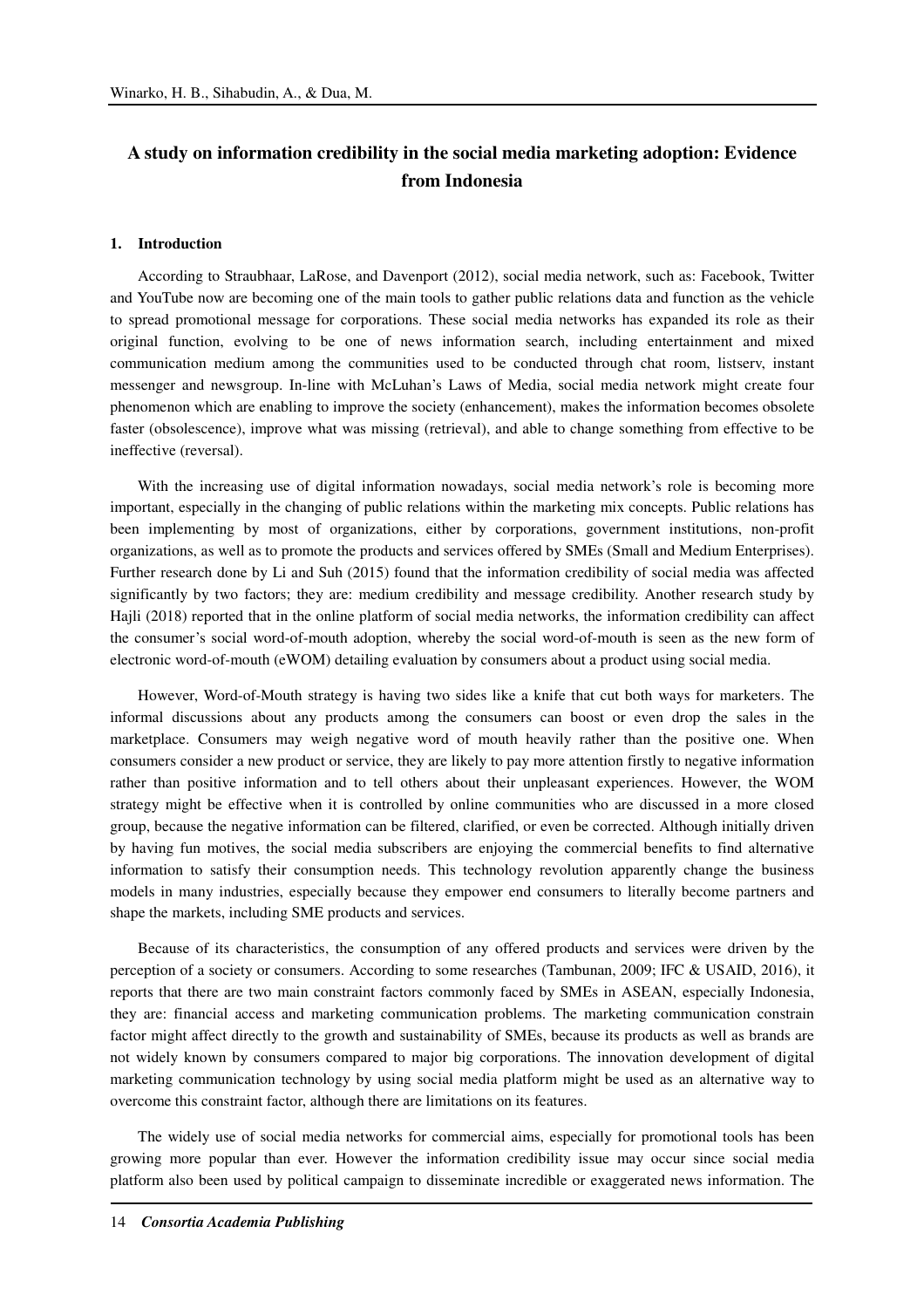study conducted by Priambodo (2016) reports the Indonesian public perceptions towards the online news, where more than 58% of the respondents don't trust the content of the news broadcasted through social medias, where most of them read the news through Facebook, Twitter, and Line. To address this problem, this study aimed to see further objectively the consistent effect of information credibility towards the adoption of social media platform as marketing communication tool used by SMEs, especially for the millennial typical consumer group in different social and political of Indonesia context.

Why the millennial are becoming an important target consumer? According to Indonesia population pyramid projection in 2020 by Indonesia National Statistic Body, it is predicted that the Indonesian millennial fall into productive age category of 20 to 40 years of age, which may become the Indonesian economy strength foundation with estimated 83 millions of population or about 34% from Indonesian total population which is predicted to reach 271 millions. Therefore the millennial who are living today, within the net two years are predicted to become the important targeted consumer who have sufficient buying power to consumer SMEs products and services because they are actively seeking the buying information from social media networks (Ali & Purwandi, 2016).

These millennial consumer market segment is believed to be the first generational segmentation who adopts digital communication technologies via social media networks due-to its ubiquitous characteristics as alternative medium to communicate or interact, gather and share the information among of them relatively at the same time in various or different locations. Therefore the role of this "digital native" (Tuten & Solomon, 2018) generational consumer is becoming more important than before for marketers, while various social media platforms also have been increasingly used by large corporations to market their products and services as well. This paper contributes significant research in the field of digital marketing technique, especially by using the social media platform to market SME products and services, which shows the most important predictor to measure its credibility of information.

#### **2. Literature Review**

As the Internet penetration has been growing from time to time, the Internet has been successfully used by consumers who seek for information online. Initially the commercial side of the Internet, especially the advertisement or promotion side, has met with consumer opposition, because advertisement is perceived by many to be an intrusion of consumers' activity over the Internet or it is something that is there to stall them from doing what they want to do online. However as time goes by, consumers are starting to realize that what they enjoy over the Internet is actually comes at a cost from advertisement placement and acceptance (Tuckwell, 2008). Social Media Marketing is one of the alternative solutions which might be of cost-effective compared to the traditional promotional ways of marketing SME products and services, especially for young consumer's market segment.

The existence of social media network can be seen as the behavior of people who use technology, more than the technology itself, not only merely to receive information, but the users are active users and consume I, even add the values of the websites (Campbell, Pitt, Parent, & Berthon, 2011). The usage of Social Media Marketing creates a paradigm shift because the role of the consumer is changing due-to their involvement as part of the production of the value. This phenomenon is called as Co-Creation. The corporation and consumers have been traditionally seen as having different roles. The role of the corporation is to create brand awareness which offer benefits to consumers. Meanwhile the role of the consumer or the target market is being to passively consume the offered products. However in the postmodernism world, this traditional boundary has been blurred, because the clear division of production and consumption has been closer than ever (Parsons & Maclaran, 2009). Therefore SME marketers need to spend more effort to co-create brand experiences with consumers that form an important part of building and maintaining brand culture. And this co-creation strategy has been enabled through the Social Media Marketing.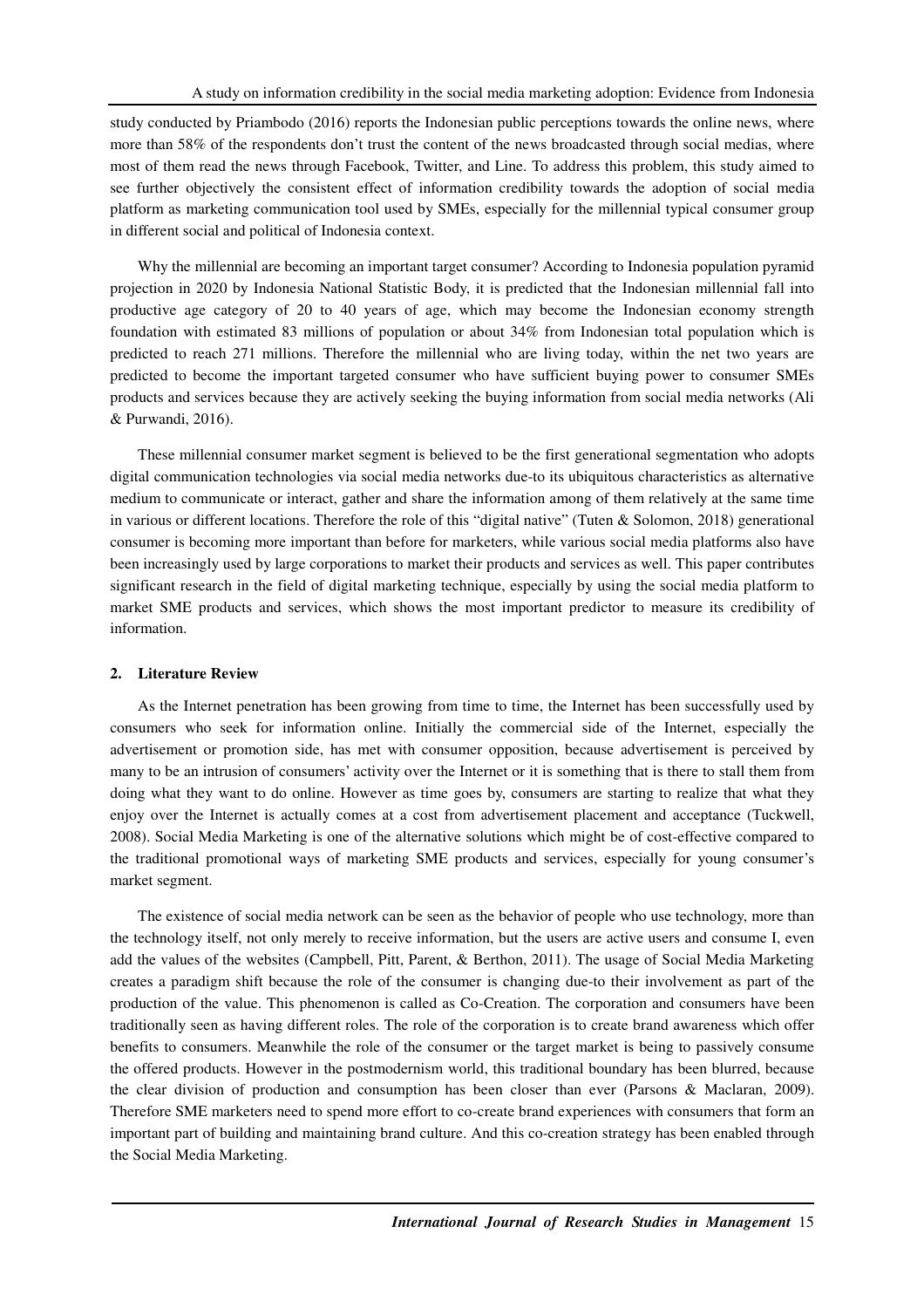## Winarko, H. B., Sihabudin, A., & Dua, M.

Many definitions are proposed by the experts about social media. One of them as proposed by Charlesworth, (2009) defines that social media is a collective term from several kinds of social networks and community sites, including online applications, such as: blogs, podcasts, reviews and wikis. This definition is supported by a study done at 94 sociological definitions from community, which found four common elements. Those elements form the social media definition that involves: a group of people, who are interacted socially, its members have similar relations, and share something within a certain period (Hillery, 1955).

Further, a search engine optimation expert, Danny Sullivan reports that there are some variants of social media; they are: (1). Social News Sites (such as: Digg and Reddit); (2). Social Bookmarking Sites (such as: Delicious and StumbleUpon); (3). Social Networking (such as: Facebook, Myspace, and LinkedIn); (4). Social Knowledge (such as: Wikipedia and Yahoo Answers); and (5). Social Sharing (such as: YouTube, Flickr, Twitter, Instagram, Pinterest, and Tumblr). According to Cort (2014) online marketing communication through social media platform is the most popular tool used by SMEs in UK. Meanwhile, according to the research conducted by MarkPlus (2015) towards millennial-type respondent in 18 big cities in Indonesia, it found that there are three social media that are most popular used in Indonesia; they are: Facebook, Twitter, and Instagram.

The word-of-mouth (WOM) technique has been used widely as marketing promotion tool in social media marketing. Solomon, 2010, defines this marketing strategy as product information sent by one consumer to another. This technique is perceived as more reliable and trustable compared to the conventional marketing promotional message delivery by more formal traditional marketing channels. This advantage is supported by previous research that two third of consumer goods were sold effectively by applying this WOM technique. Different from conventional advertising, this new type of communication channel is categorized as personal communication through social media (Belch  $\&$  Belch, 2015) which enable to produce social pressures, so the purchase recommendation of the products and services can be done more effectively by marketers. The more positive the recommendation is given, the bigger the consumer intention to use the products. Nowadays there are more reputable companies which market their products and increase their brand awareness through WOM communication channel. This marketing communication technique is also called as marketing communication that is driven by consumer (consumer-generated marketing), buzz marketing, or viral marketing.

Hajli (2018), in his research found the idea on how a corporation can introduce their new products or services to the market by using more effective way through social media marketing. This phenomenon is driven by the potential problems currently faced by the communities or consumers who are intensively connected through the Internet, but have limitations on the information access of new products availability, which might probably fit to satisfy their needs, but only available in the conventional commercial transactions mode (offline). There are four factors that influence individuals or online communities in adopting the social media to seek trustable reference to find the products and services they need. They are: social WOM credibility, information usefulness, social support, and social media interactivity.

Prior study by Johnson and Kaye (2004) that measured the information credibility based-on ASNE (American Society of Newspaper Editors) and MORI Research, found that the reader's perception towards the modern Internet-based media in the form of Weblog showed more positively, although it was tend to be more bias compared to the traditional media. This finding can explain why people were eventually accepting the digital media even though there was still problem with the content of the message. From time to time the adoption of the new digital media has been implemented globally not limited in the advanced economic countries, but also in the developing country like Indonesia.

The research study about the factors that affects the information credibility of social media like Facebook was done by Rouhan Li and Ayoung Suh in 2015. This study was developed by using the theory of Elaboration Likelihood Model (ELM) as proposed by Richard E. Petty and John T. Cacioppo in 1986, to explain there are two important dimensions: medium credibility and message credibility that influence the information credibility of social media. According to Li and Suh (2015) information credibility is defined as the extent to which one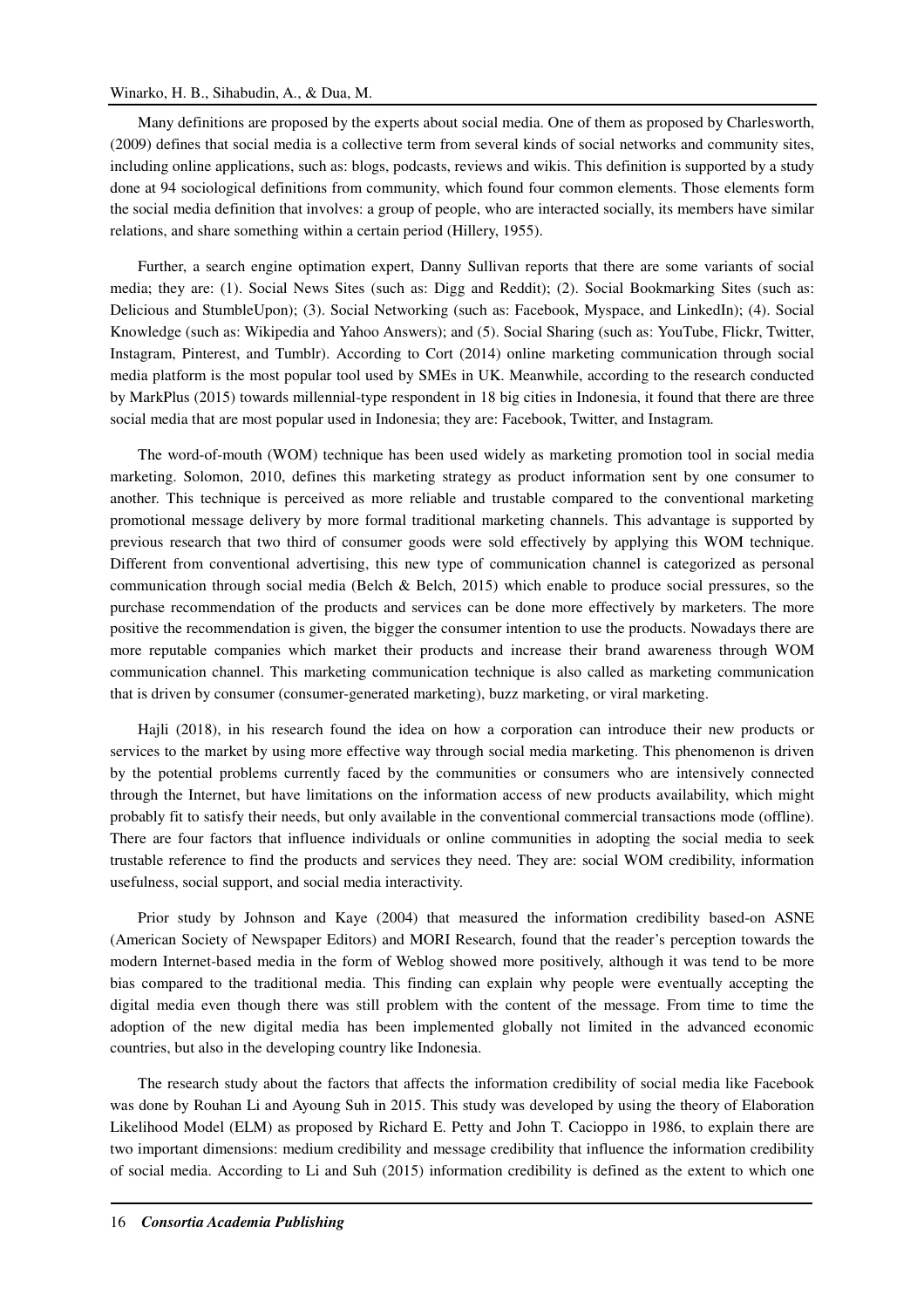perceives information to be believable as well as is a strong predictor of an information consumer's further action, in this study context whether they want to adopt social media marketing technique to receive promotional messages or not.

Miller (2005) categorizes the ELM theory in the message processing theory which is later used in this study to examine the information credibility of social media marketing as a one of the proposed marketing communication channel to promote SMEs' products and services in Indonesia. This persuasive communication theory tried to predict when and how an individual might and might not be influenced by any promotional message. In this case a consumer can evaluate any promotional message either by elaborating his/her thinking process critically (called as "central route"), or through more simple way (called as "peripheral route"). The model used in this ELM theory has important implication for marketing communication, especially in the context of consumer involvement towards any promotional message. When the degree of involvement is high, the promotional message has strong argument so there is no other reason for consumer to accept it. But when the degree of involvement is low, the consumer will take an alternative communication way before he/she can accept it, which becomes a more important aspect compared to the strength of its message details.

Further in their development of information credibility construct model, Li and Suh (2015) uses the assumption that persuasive communication in the ELM theory was able to explain the roles of medium credibility and message credibility. If a consumer has ability to process or evaluate information credibility, he/she will take central route by considering the message content carefully. But if the consumer has minor ability to evaluate information credibility, then he/she may take peripheral route which spend more efforts to evaluate the medium that provide that information. Before the consumer takes the central route, he/she might need more considerations, such as the message content and the strength of information arguments. In the other side, the peripheral route may need less cognitive works, but focusing on the factors that may not be related to the information used by a consumer to access the information.

As mentioned earlier, there are two main dimensions of information credibility as proposed by Li and Suh (2015). The first one, medium credibility, refers to the degree of credibility who is perceived by information user towards a certain medium. And second, message credibility, refers to the credibility perception of the communicated message itself, such as information quality, accuracy, or currency. There are two research construct that were developed from these two dimensions. Firstly, the medium credibility which are affected by three factors: (1). Interactivity, the tendency to involve in an interaction, the perceive ease of interaction, and the degree of rapport that is activated; (2). Medium dependency, the feelings or perception of not having alternative other than specific media to get informed about reality; (3). Medium transparency, the individual willingness to share the information voluntarily and being frankly with others on a specific medium. Secondly, the message credibility which are affected by two factors: (1). Information quality, the matter of degree, ranging from the accurate and objective presentation to the currency of information; and (2). Argument strength, the extent to which a message receiver views that argument to be convincing or valid in supporting its position.

Based on this model as suggested by Li and Suh (2015) this research paper adopted two significant variables to examine the effect of credibility information in social media marketing being used to promote products and services offered by Indonesian SMEs for millennial-type consumers. Those two variables are medium credibility and message credibility. Further by adopting Nick Hajli's empirical study, this paper also want to examine whether the information credibility also contributes a significant impact towards the adoption of Social WOM, in the context of social media marketing for SMEs, while under different kind of country's socio-political condition compared to prior research. As reported by PwC research (Yusra, 2018), the raise of millennial consumers is the important key to market products and services by SMEs in the Southeast Asian countries or regions by 2020, whereby 57% of effective marketing promotion will be done through social media marketing, especially Facebook and Twitter. Further the viral marketing technique by using an effective visual technique is predicted to reach up to 44% through Instagram, Snapchat, Pinterest and YouTube.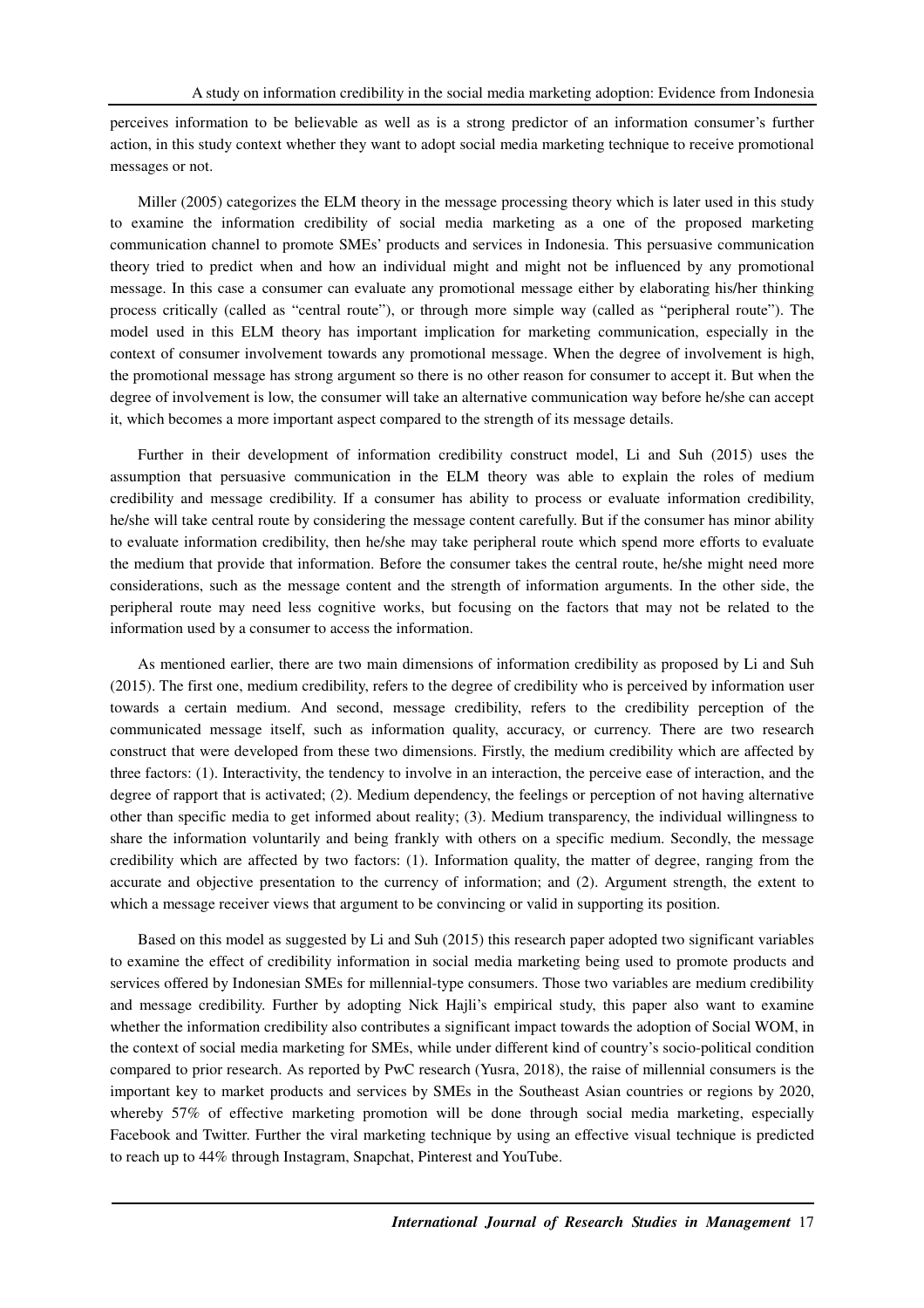

*Figure 1*. Research model

Since there was no further model developed based-on the adoption of social media marketing adoption or usage to market SME products and service, therefore the value of this paper lies in its contribution to propose a new research model that can be seen in the Figure 1. Prior studies from Hajli (2018) and Li and Suh (2015) were adopted in this study to develop the new model so as the researchers will able to understand how the information credibility may affect the adoption process of social media marketing strategy in the context of SME marketing strategy. This model has not been discussed before in the similar studies which tried to elaborate the credibility of social media networks for commercial purposes (Curtis, Edwards, Fraser, Gudelsky, Holmquist, Thornton, & Sweetser, 2010; Johnson & Kaye, 2004).

#### **3. Methodology**

This research used post-positivistic paradigm and quantitative research methodology approach which also been used by prior researches done by Li and Suh (2015), as well as Hajli (2018) to see if there is any different kind of effect compared to the new model as proposed in this research paper. To test the new model, authors adopt a survey method for data collection by applying the structural equation modeling (SEM) approach using the IBM SPSS Amos (analysis of moment structure) statistical software, to see the loading factors resulted in the computation. This SEM model has developed to examine the hypothesis development as follows:  $H_1$ : The medium credibility is positively related to Social WOM information credibility;  $H_2$ : The message credibility is positively related to Social WOM information credibility; H<sub>3</sub>: The Social WOM information credibility is positively related to the Social WOM adoption. The unit analysis of this research is SMEs potential consumers who have typical millennial generational characteristics, in this case, those who are familiar with the usage of social media marketing and surf the Internet for more than three hours per day and categorized as "netizen" (MarkPlus, 2015).

To define the number of samples required by SEM model, this research refers to Hair, Black, Babin, Anderson, and Tatham (1970), which minimum required samples required is five times of total number of indicators. The data were collected via questionnaires distribution either through face-to-face or online survey by using purposive sampling technique. The authors used personal judgment on which samples that need to be taken, where the selection is based on typical respondent characteristics (Burns & Bush, 2010). The questionnaires were structured by using multiple choice questions with 1-5 Likert scales to measure the respondents' answers, with additional open questions. The questionnaires were also available online by using Google Form survey tool. Reliability and validity tests were conducted for 31 respondents by using SPSS statistical software to check whether the questionnaires can be used as a reliable and valid tool to get the data. Since all of the computed value of Product Moment Pearson (r) was greater than r-table values, the questionnaires instrument was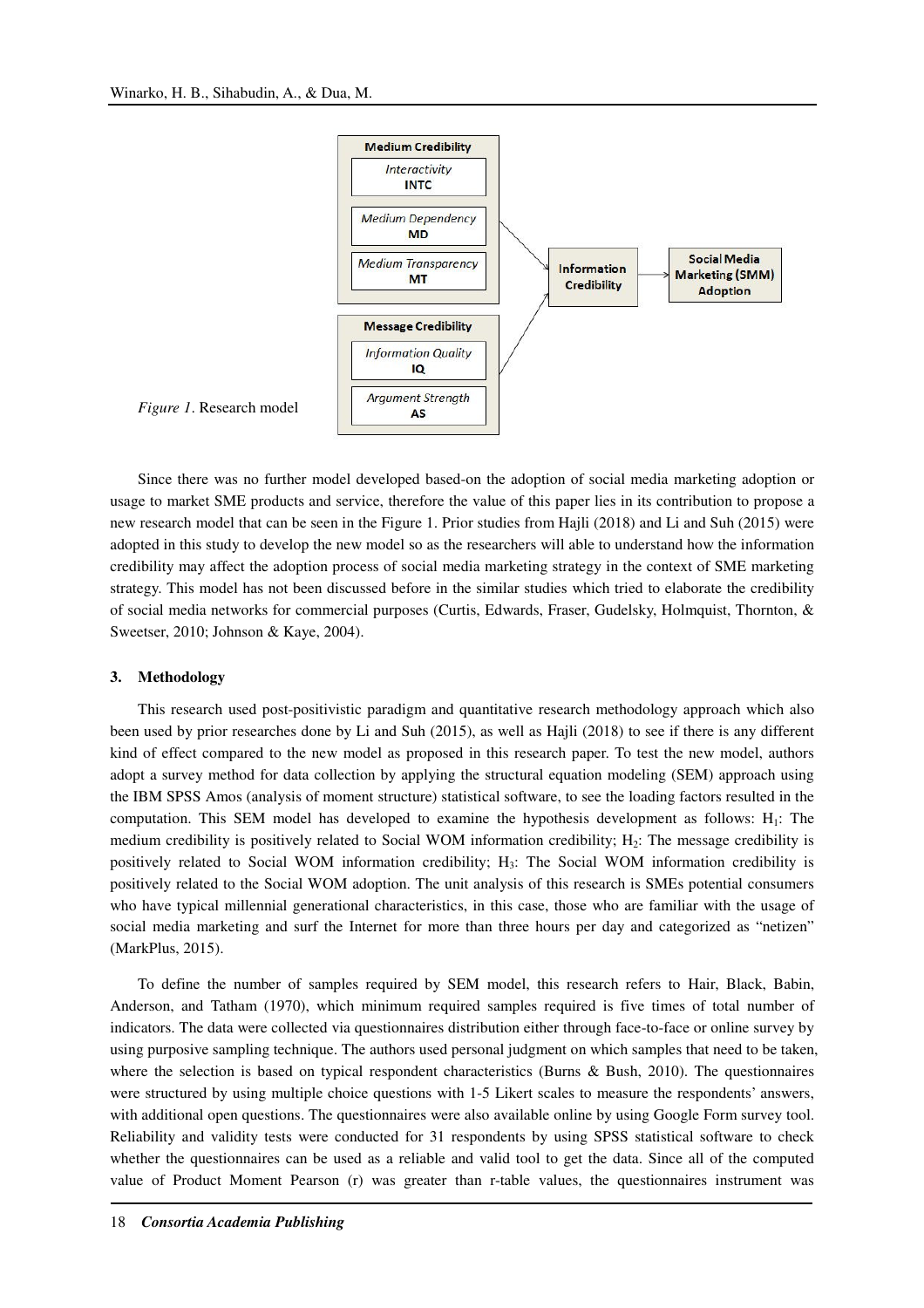considered as valid. Meanwhile the Cronbach Alpha values resulted in the computation were also greater and closer to .08, therefore the reliability of the questionnaires instrument was considered as good. This study was using purposive sampling technique as the authors used personal judgment sampling method based-on typical characteristics of respondents and easiness reasons (Burns & Bush, 2010). Finally, there were around 400 questionnaires distributed manually or through online communities and after passing the sorting process, there were 234 respondents (38% were males and 62% were females) who were considered to complete all of the questions properly. Most of them were using Instagram (50%), Facebook (40%), YouTube (7%), and Twitter (3%) users.

#### **4. Results and discussions**

The proposed research model is considered as recursive where all causal effects are uni-directional and disturbances are uncorrelated. The statistical parameters such as CMIN/DF, GFI, and RMR are used in this SEM analysis to decide whether the research model can be considered as good fit. Further based-on the computation output by using analysis tool of IBM SPSS Amos, it concluded that the goodness of fit of the proposed model is considered as acceptable since at least the three indexes calculated were at good fit or in acceptable criteria (see Table 1).

#### **Table 1**

#### *Goodness of Fit Summary*

| Measurement    | Output | Goodness of Fit |
|----------------|--------|-----------------|
| <b>CMIN/DF</b> | 3.024  | good fit        |
| GFI            | 0.939  | good fit        |
| R MR           | Ი ᲘᲔᲘ  | good fit        |

*Source*: Author.

Based-on the research proposed model, the reports was generated by IBM SPSS Amos software computation (see Figure 2). As the results, the loading factor of the three indicators of Interactivity (INTC), Medium Dependency (MD), and Medium Transparency (MT) which measures the Medium Credibility, respectively are .73; .62; and .78. As for Message Credibility construct, this variable is measured respectively by Information Quality (.90) and Argument Strength (.81) indicators. According to Stevens (1992) the minimum loading factor value used to justify the strength or effectiveness of a variable to explain its latent variable is  $.4$ . The higher the value, the more important its role as a factor to affect another variable.



*Figure 2*. Research model analysis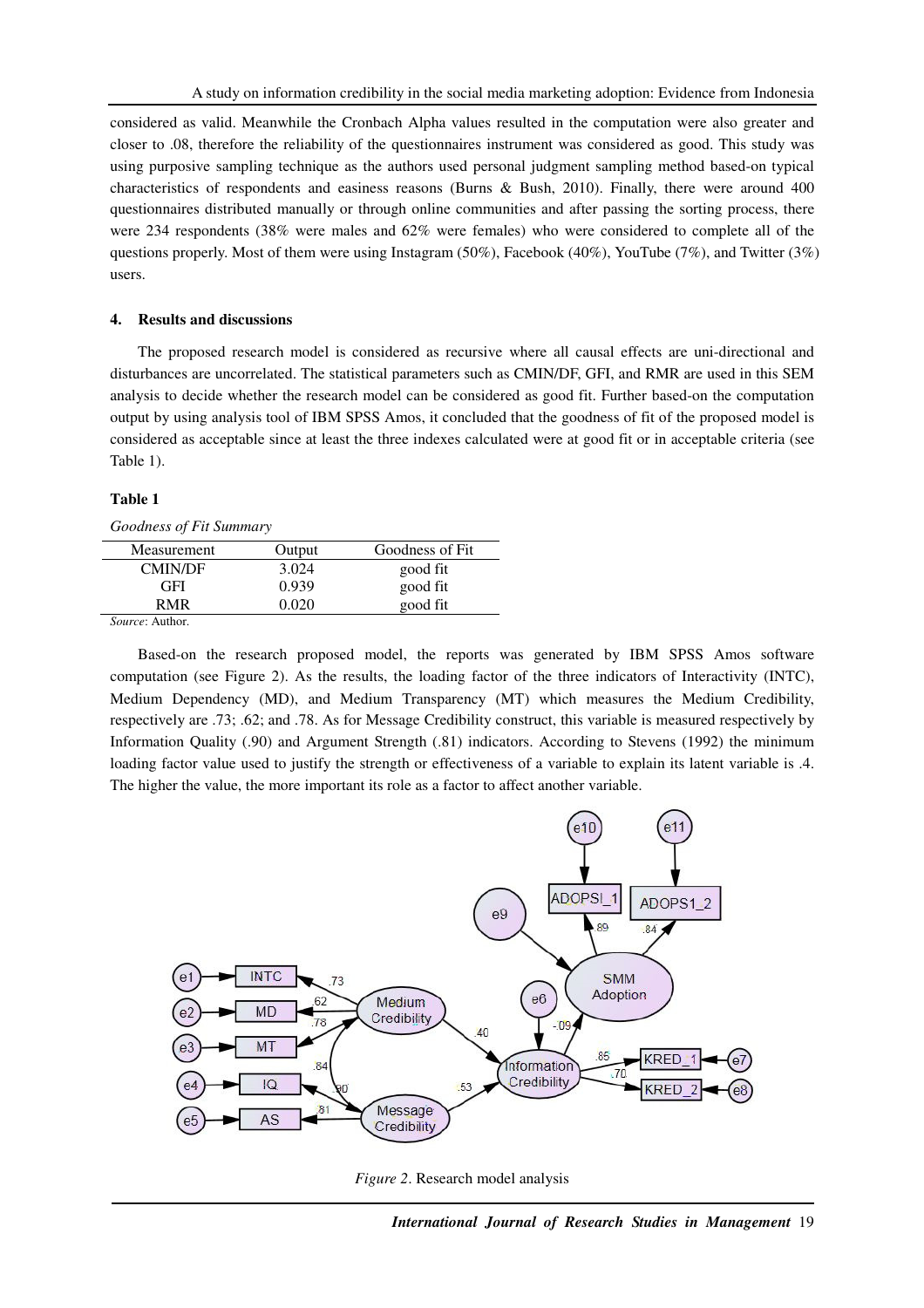## Winarko, H. B., Sihabudin, A., & Dua, M.

The Information Credibility latent variable is affected by two variables Medium Credibility and Message Credibility. How strong the two variables affect the Information Credibility is measured by two loading factor values of .40 (Medium Credibility) and .53 (Message Credibility). Meanwhile the Information Credibility was measured by two indicators which resulted in loading factor values of .85 and .70 respectively.

Based-on the above structural equation modelling computation, the study found that the Message Credibility was stronger compared to Medium Credibility in affecting the Information Credibility. Further, the Information Quality was stronger than Argument Strength. This finding implies that most of the respondents were perceived that to promote SMEs products and services by using social media marketing, firstly it shall give more accurate information, easy to be understood and fast, as reflected in a good information quality (IQ) indicator. Secondly, the consumer will also evaluate the argument strength (AS) which focus on its information validity and reasonable enough in their promotion messages. And the third is medium transparency (MT), whereby the consumer sees that a good social media marketing platform shall consider the information balance, non-bias and able to provide freedom to share the information. The interactivity factor (INTC) that facilitates suggestions, praise, recommendation, and many others. has more important role rather than the factor that encourages participation and provides information currency (MD).

Medium and Message Credibility variables were able to explain the Information Credibility variable as indicates in the correlation relationship between the latent variables which significantly affect each other (with loading factor of .84). Further, the Information Credibility first indicator (KRED\_1) with loading factor of .85 was stronger than the second one (KRED\_2) with loading factor of .70. It indicates that consumers perceive that it is important for them that social media marketing should provide credible information, rather than just understand that credibility is something important for them. However the relationship between Information Credibility and Social Media Marketing (SMM) Adoption variables did not show a positive relationship as indicated by -.09 loading factor, although both two indicators of adoption showed a strong loading factor.

Besides goodness of fit and loading factor indexes, the software also generated another statistical parameter that can be used to determine either the proposed hypothesis can be accepted or rejected. The results showed that the *p*-value resulted in the effect of Medium Credibility towards Information Credibility are .010. If the *p*-value is less than .05, it means that the Medium Credibility is significantly influence the Information Credibility, thus the  $H_1$  hypothesis is accepted. Further, the P-value resulted in the effect computation of Message Credibility towards Information Credibility is shown as \*\*\* characters, and it means that the variable (Message Credibility) is very significantly affects the Information Credibility. It also means that the  $H_2$  hypothesis is accepted. Meanwhile, the *p*-value of .239 resulted in the computation indicated that the effect of Information Credibility towards the SMM Adoption was weak, because the *p*-value is more than *p*-value. In other words, the H3 hypothesis was rejected.

Based-on the test result, this research found that the latent variable of Medium Credibility was positively and significantly affecting the Information Credibility. It means that the information credibility in the social media marketing itself was affected by the features provided by the social media platform, in this case how good its interactivity, whether the platform help consumers to participate, understand and get the currency of information. One of the interesting features in the social media was designed to ease the communication beyond the time and distance constraints. As the recent global world is easily connected through the social media, therefore the social media network is one of interesting tools in-order the consumers keep in-touch with their peers and relatives or the communities that shared their common interests. Interactivity and currency were something that of important to the millennial nowadays, even it might reach up to the older generation category.

Starting as friendships platform, the social media network has been evolving its users since it's not only providing communication platform among the individuals. Nowadays corporations has also utilizing this platform in-order to improve its marketing communication performance, starting from the introduction of new products or brands, promoting, improve its sales performance and their customer loyalty (Solomon, 2010).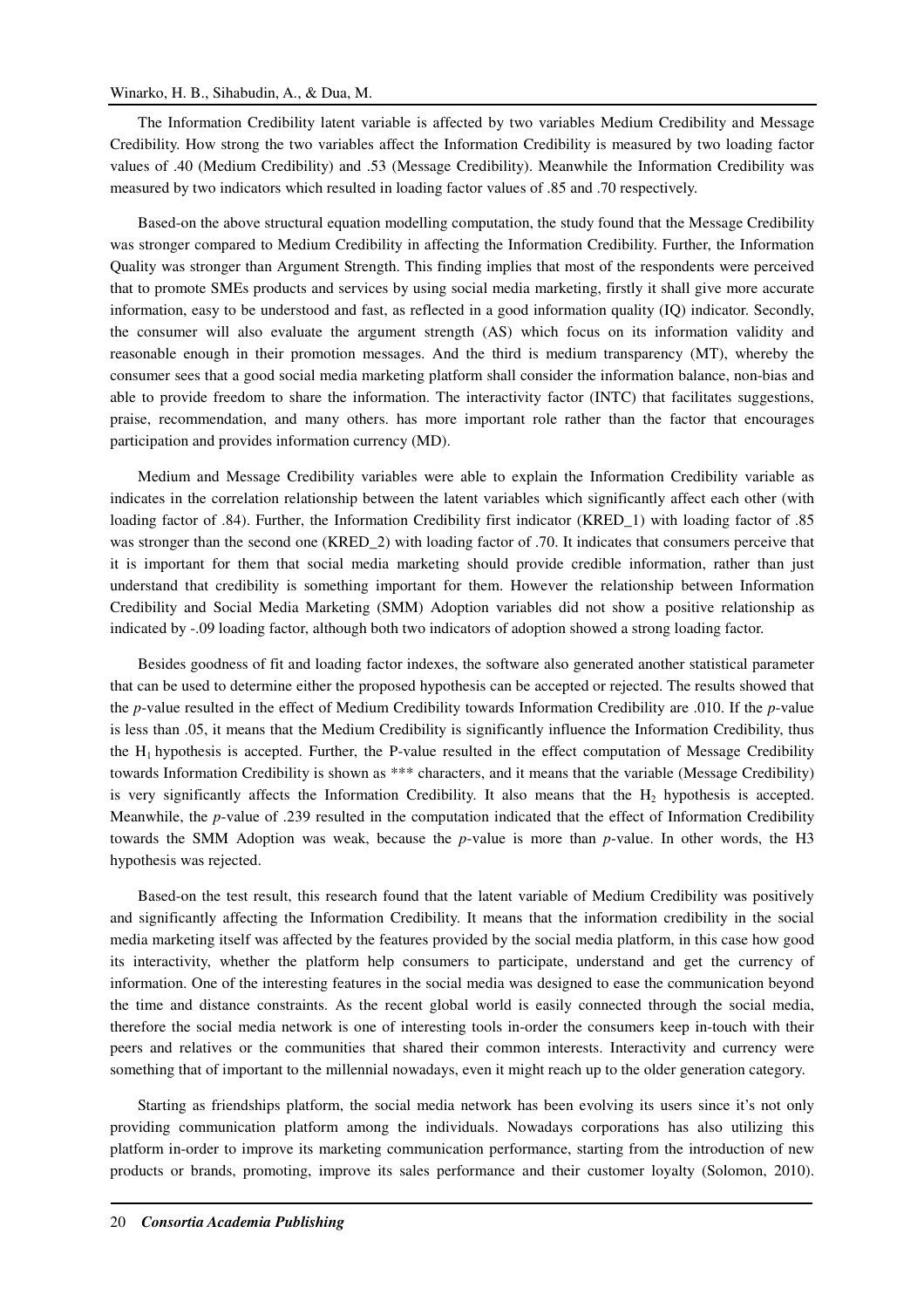Based-on the finding of this study, the social media networks such as Instagram, Facebook, YouTube were the most popular medium used by most of the millennial respondents for information search other than search engines like Google, Yahoo! and Bing. Or in another words, it shows that the young consumers perceived that these social media platforms were credible or convenient enough to be used for commercial purpose.

The determinant factor of Medium Credibility, which is one of the dimensions of Information Credibility as suggested by Li and Suh (2015), indicated that the social media users perceive that the more popular social media used by their peers, relatives and communities, the more credible they are. This brought a similar effect to consumers who are looking for SME product information over the social media network. The millennials might just accept directly, select and consider carefully which social media that most popular among their peers, relatives and communities, and the message can be accepted directly through central route or take longer peripheral route as suggested by ELM theory. However the millennial-type consumers tend to accept directly rather take longer adoption.

Equipped with the advancement of security and privacy settings, the social media platforms have been improving their performance and images in the users' mind that might perceive more positively and finally improve its credibility as well. The users are given more freedom to control how they interact to their friends or communities over the social media. Psychologically the users might feel that the operation is 'in-control'. Other than security and privacy features, the social media platform also provides a user friendly interface that fits for all user categories. Instagram, for instance, is having the largest users in Indonesia, which is currently becoming the largest market in Asia with the number of subscribers reach up 45 millions (Adi & Hidayat, 2017). This report was supported by the findings of the study which most of respondents perceive that Instagram is the most suitable social media marketing platform to promote SME products and services. The simplicity of its features make the Instagram is popular among the millennials. It mainly provide picture with short comments, so the marketer are able to post their products and get instant response or feedback from its audiences and their connections. This explains on how the medium credibility in social media marketing is significantly influencing its information credibility perceived by the consumers.

Not only Medium Credibility, the Message Credibility variable was also affecting significant positively in social media marketing of SME products and services. There are two indicators affecting the Message Credibility, they are: Information Quality and Argument Strength. The two indicators are having strong influence to shape the respondents' perception toward the Message Credibility as mentioned earlier. One of the advantages of social media marketing is on its capability to self-produce the content of message. It means that the discussions and comments about the offered products are generated by the users without direct involvement of marketers itself. Thus the solid social media platforms might enhance the self-creation or provide the enrichment or even weakening the information or promotional messages about the products. This feature is widely known as user-generated content (UGC) capability or sometimes in WOM social concept it is also called as consumer-generated content. The negative messages or contents might slower the persuasive communication process as suggested by ELM. In this context, the information process about the SME products and services may take longer route which is called as peripheral route.

The negative perception about any SME offered products or services is a challenging issue but also create advantages for social media marketers. In some occasions, the marketers might use it to acquire market response towards new offered products that requires faster cost-effective feedback required in a dynamic market competitions. Emotional engagement with customers is another driving factor led the marketers utilize more on social media marketing. The two indicators of information quality and argument strength might create the credibility of the message itself. It means that the more enhancement of the message on the quality and argument strength, the more likely it creates strong positive perception towards the social media credibility itself.

The test results found that Information Credibility variable was apparently less significant affected the Social Media Marketing (SMM) Adoption. It can be interpreted that the information credibility which was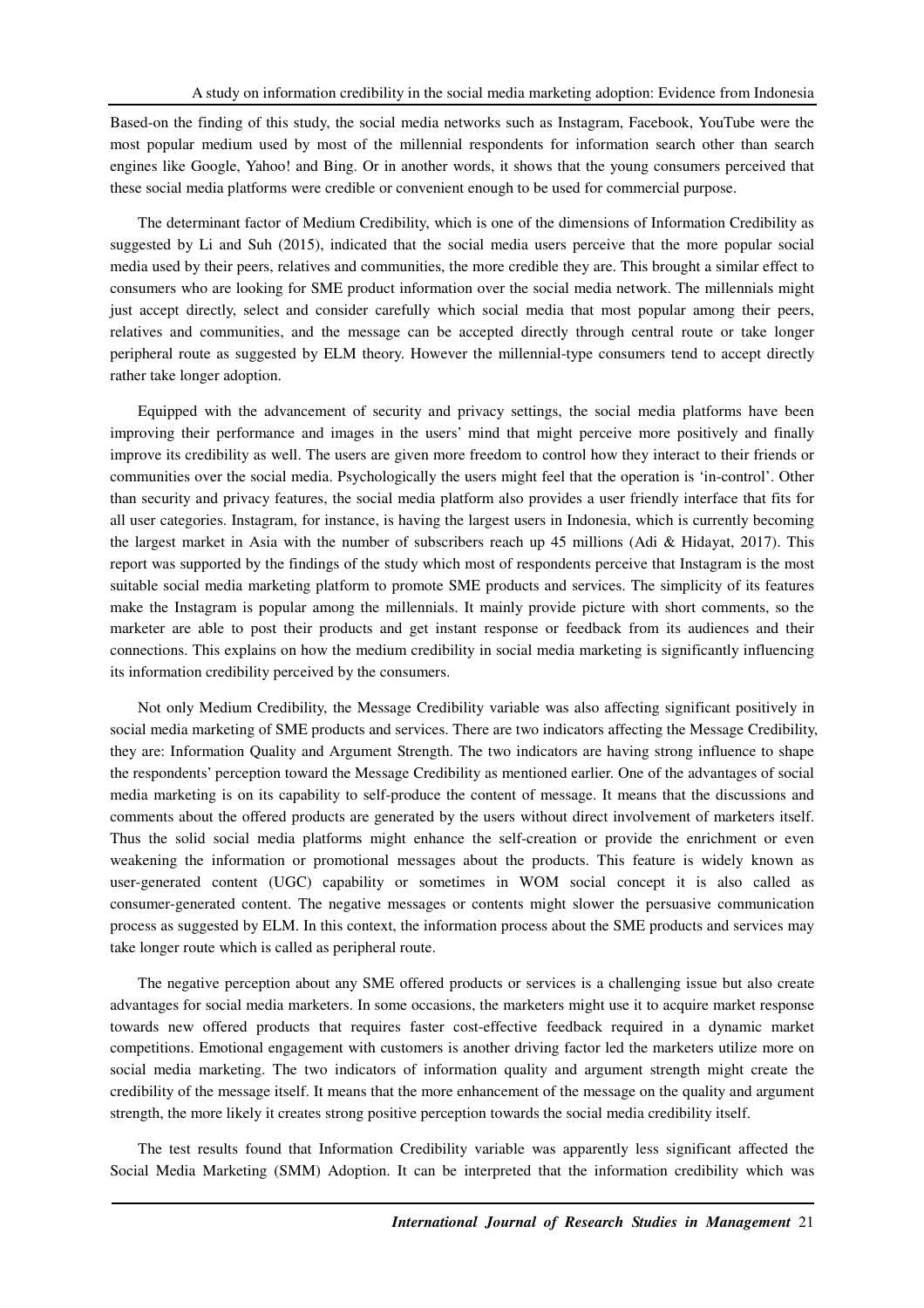significantly affected by both medium and message credibility, was not necessarily showing a significant effect towards the adoption of social media marketing in the context of marketing promotion for SME products and services. Therefore the information credibility factor seen by respondents or consumers as something as if it was separated or very small significant affected the SMM adoption. Interestingly, this study shown that in the context of WOM social, the respondents or consumers might consider whether information is credible enough based-on the quality of interactive message communicated over the social media platforms. However in adopting the social media marketing, the consumers might not significantly consider the information credibility, so there might be another determinant factor such as effort expectancy that might contribute the significant effect towards the social media adoption (Venkantesh, Morris, Davis, & Davis, 2003).

The finding of the study surprisingly found the insignificant effect between the information credibility and its social media marketing adoption, which was supported by another research conducted by Moran and Muzellec (2017). Based-on their study, they suggests that the use of online platform like eWOM and social media marketing might create a threat towards its information credibility itself. One of the major problems that increasingly developed currently is related to ethical issues which the consumers perceive that the marketing campaign over the Internet might be less sincere. In the perspective of ELM theory, this study found that persuasive communication processed through central and peripheral routes did not necessarily make the consumers automatically adopting the social media marketing as their channel to seek the product information. To explain this phenomenon in marketing context, before the consumers make decisions to use the social media marketing, they might consider another factors that might exist, such as: situational factors, usage context, how urgent the buying needs, moods, and purchase orientation as suggested by Solomon (2010). By using social media platform, consumers feel that they have available option and freedom to speak, make comments, recommendations, giving positive or negative reviews or feedbacks, so they feel they are able to control the information credibility itself.

# **5. Recommendations, implications and limitations**

Based-on the discussion in the previous section, this study concludes that among the proposed three (3) hypotheses, there are two were accepted  $(H_1 \text{ and } H_2)$  and one  $(H_3)$  was rejected. The accepted hypotheses showed the strong significance of medium and message credibility factors that affect the information credibility in the context of social media marketing usage. The results support the former research model developed by Li and Suh (2015). Meanwhile, the information credibility itself did not show any significant effect towards the adoption of social media marketing as a marketing tool to promote SME products and services. Further research can be developed from the UTAUT theory is recommended to explain another socio-psychological factors such as system usefulness, ease of use, social influence and facilitating conditions that might contribute more significant influence towards the consumer behavioral aspect of social media marketing adoption.

Further this study found that the insignificant influence of information credibility towards the adoption of social media marketing might contribute a positive practical implication to the marketers. Although there have been many hoax information or messages spreads over the Internet nowadays, the SME social media marketing experts may be able to use this digital marketing strategy to reach more consumers with relatively lower promotional costs. At the other hand the wider consumers also may be able to get more choices to purchase alternative products they need both from global reputable brand producers as well as those of SME's. In the long run, besides for promotional purposes, the SME producers may be able to improve its quality and services from the feedbacks or comments generated by their consumers, so this social media marketing strategy may become one of their market research low-cost alternatives. Findings of this study also may suggest that marketing learners and teachers may consider important aspects that strongly influence the credibility of information through social media networks. They might learn and study further on how to be carefully select credible social media that provide transparent, interactive, updated, valid and qualified information, before sharing the marketing messages to the their peers and family members.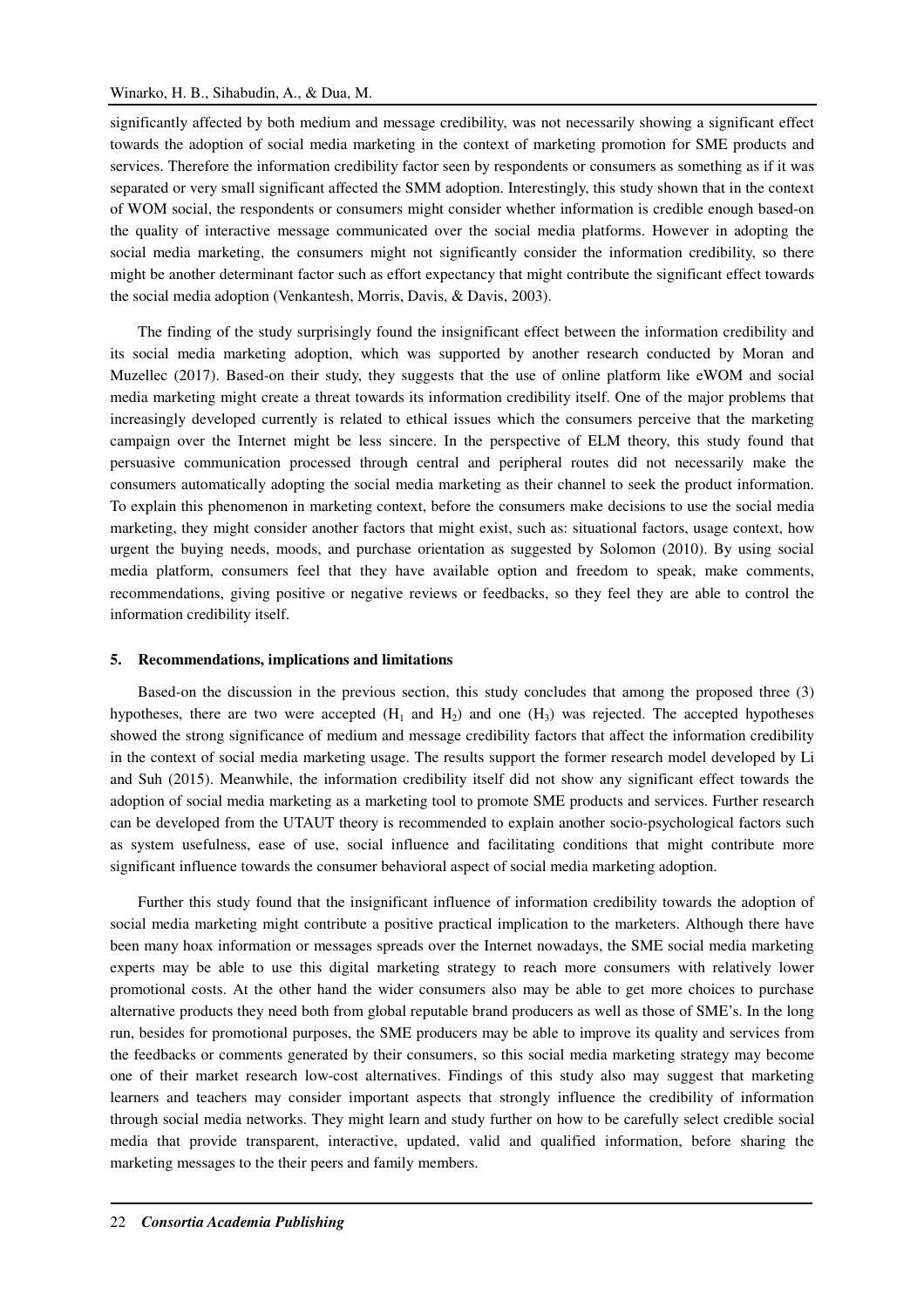This research was also expected to enrich prior research on social media marketing communication by using quantitative analysis. As the disrupted digital innovation moves forward dynamically, the researchers in this area shall take attention especially in the design of questionnaire, because new technological terms may not be easily understood by all consumer segments. This study has the limitation of respondent in a broad segment category, therefore the authors may suggests the another researchers to pick more targeted consumer segment, in more categorized SME products and services. However hopefully the study may contribute a new perspective to understand deeper about the effect of information credibility in social media platform adoption in commercial or business context, which might be result differently from those that has been utilized to explain political research issues.

# **6. References**

- Adi, A., & Hidayat, A. (2017, July 26). 45 Juta Pengguna Instagram, Indonesia Pasar Terbesar di Asi*a* [45 Millions Subscribers of Instagram, Indonesia is the Largest Market in Asia]. *Tempo.co*. Retrieved from https://bisnis.tempo.co/read/894605/45-juta-pengguna-instagram-indonesia-pasar-terbesar-di-asia
- Ali, H., & Purwandi, L. (2016, February). The urban middle-class millennial Indonesia: Financial and online behavior. Jakarta: Alvara Research Center. Retrieved from

https://alvara-strategic.com/wp-content/uploads/whitepaper/The-Urban-Middle-Class-Millenials.pdf

Badan Perencanaan Pembangunan Nasional, Badan Pusat Statistik, & United Nations Population Fund. (2013). Proyeksi Penduduk Indonesia 2010 – 2035 [Indonesia population projection 2010 – 2035]. Retrieved from

https://www.bps.go.id/publication/2013/10/07/053d25bed2e4d62aab3346ec/proyeksi-penduduk-indone sia-2010-2035.html

- Belch, G. E., & Belch, M. A. (2015). *Advertising and promotion: An integrated marketing communications perspective* (10<sup>th</sup> ed.). Singapore: McGraw Hill Education.
- Burns, A. C., & Bush, R. F. (2010). *Marketing research. Global edition* (6<sup>th</sup> ed.). New Jersey: Pearson Education, Inc.
- Campbell, C., Pitt, L. F., Parent, M., & Berthon, P. R. (2011). Understanding consumer conversations around ads in a web 2.0 world. *Journal of Advertising, 40*, 87-102. https://doi.org/10.2753/JOA0091-3367400106
- Charlesworth, A. (2015). *An introduction to social media marketing*. London & New York: Routledge Taylor & Francis Group. https://doi.org/10.4324/9780203727836
- Cort, A. (2014, April 2). SMEs are frustrated with their websites. Browsermedia.agency. Retrieved from https://browsermedia.agency/blog/smes-frustrated-websites/
- Curtis, L., Edwards, C., Fraser, K. L., Gudelsky, S., Holmquist, J., Thornton, K., & Sweetser, K. D. (2010). Adoption of social media for public relations y nonprofit organizations. *Public Relations Review, 36*(1), 90-92. https://doi.org/10.1016/j.pubrev.2009.10.003
- Hair, J. F., Black, B., Babin, B., Anderson, R. E., & Tatham R. L. (2006). *Multivariate data analysis* (6<sup>th</sup> ed.). New Jersey: Prentice Hall International, Inc.
- Hajli, N. (2018). Ethical environment in the online communities by information credibility: A social media perspective*. Journal of Business Ethics, 149*(4), 799-810. https://doi.org/10.1007/s10551-016-3036-7
- Hillery, G. A. (1955). Definitions of community: Areas of agreement. *Rural Sociology 20*(2)*,* 111-123*.*
- International Finance Corporation (IFC) Worldbank Group, & United States Agency for International Development (USAID). (2016). Women-owned SMEs in Indonesia: A golden opportunity for local financial institution. Retrieved from

https://www.ifc.org/wps/wcm/connect/677906e9-398d-45c1-8f87-84e503292f50/SME+Indonesia+Fina l\_Eng.pdf?MOD=AJPERES

- Johnson, T. J., & Kaye, B. K. (2004). Wag the blog: How reliance on traditional media and the Internet influence credibility perceptions of weblogs among blog users. *Journalism & Mass Communication Quarterly, 81,*  622-642. https://doi.org/10.1177/107769900408100310
- Li, R., & Suh, A. (2015). Factors influencing information credibility on social media platforms: Evidence from